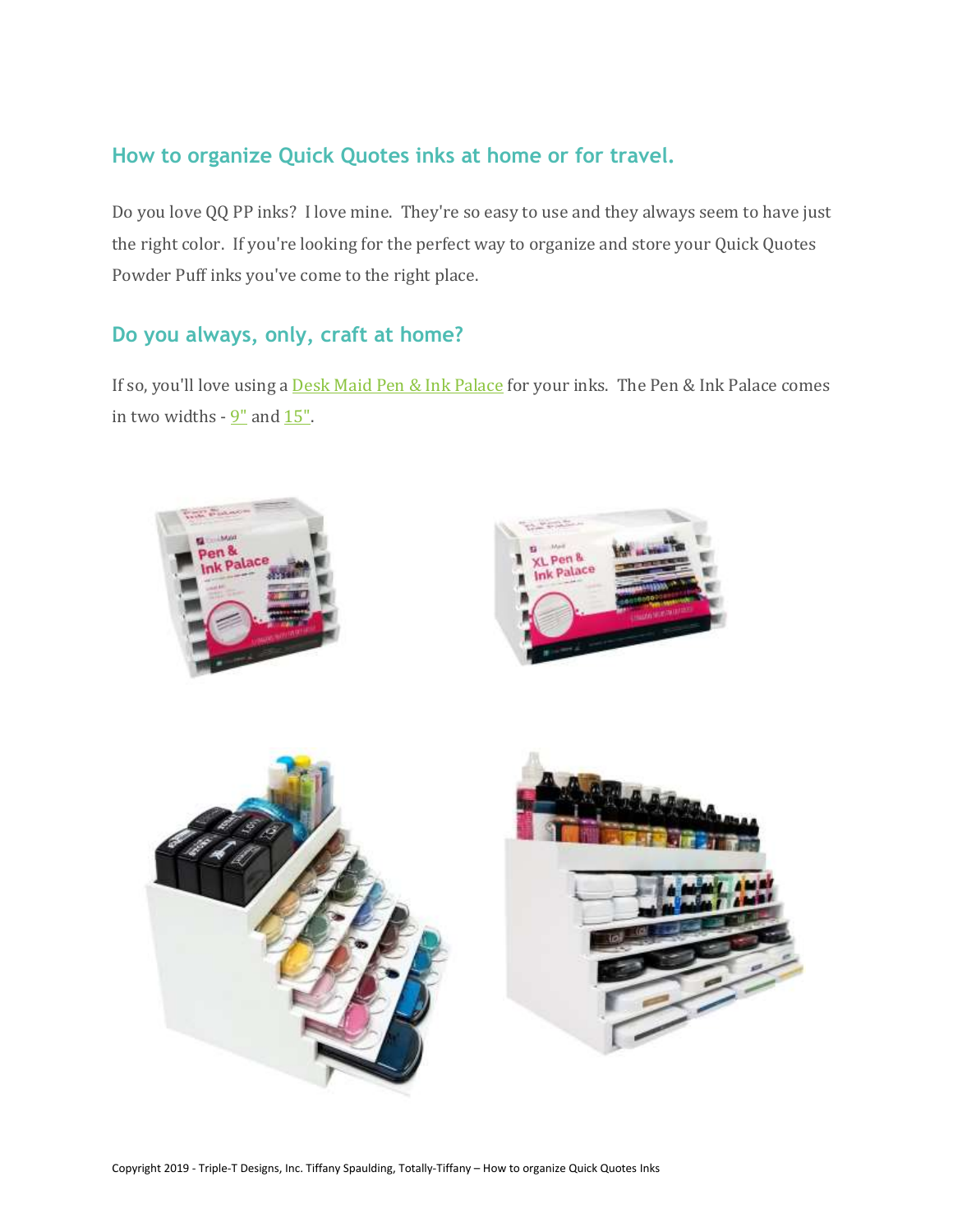The 9" Pen & Ink [Palace](https://www.totally-tiffany.com/product/craft-marker-organizer-craftoom-ideas/) will hold 25 Quick Quotes inks, the [15"](https://www.totally-tiffany.com/product/desktop-ink-pad-storage/) will hold 40. Both sizes have the same pull out trays and there's a lip on the back of each tray so your ink pads don't fall off the back. Learn more about the 15" Pen & Ink [Palace.](https://www.totally-tiffany.com/product/desktop-ink-pad-storage/) [Learn](https://www.totally-tiffany.com/product/craft-marker-organizer-craftoom-ideas/) more about the 9" Pen & Ink [Palace.](https://www.totally-tiffany.com/product/craft-marker-organizer-craftoom-ideas/)

#### **Do you sometimes travel and sometimes craft at home?**

If so, you may want to keep one of our Buddy Bags close at hand for an easy "load and go" to a crafting event. The 1.5" Punch and Supply pack will hold up to 39 Quick Quotes ink pads.

Of course, you can also store your ink pads in one of these handy bags all the time. They're designed to be visible and accessible, lightweight and portable.

#### **Here are a few suggestions**



# **The 1.5" Punch and [Supply](https://www.totally-tiffany.com/product/punch-storage-and-organization/)**

# **[Pack](https://www.totally-tiffany.com/product/punch-storage-and-organization/)**

Wendy Fetterly sent us this picture of her 1.5" Punch and [Supply](https://www.totally-tiffany.com/product/punch-storage-and-organization/) [pack](https://www.totally-tiffany.com/product/punch-storage-and-organization/) loaded with inks. A perfect rainbow of inks, 39 of them to be exact. If you're looking for a portable solution that will hold a bunch of inks, this is it. Store this bag on its side, on a shelf, and you'll have easy access to all of your inks.

## **Tall and skinny or short and thick?**

That's the first decision you'll need to make if you want to store your QQ inks in one of our Buddy Bags. The Irene, Gail, and Dawn Buddy Bags will each hold 16 inks. Here's what you need to know to choose the right bag for your crafty ways.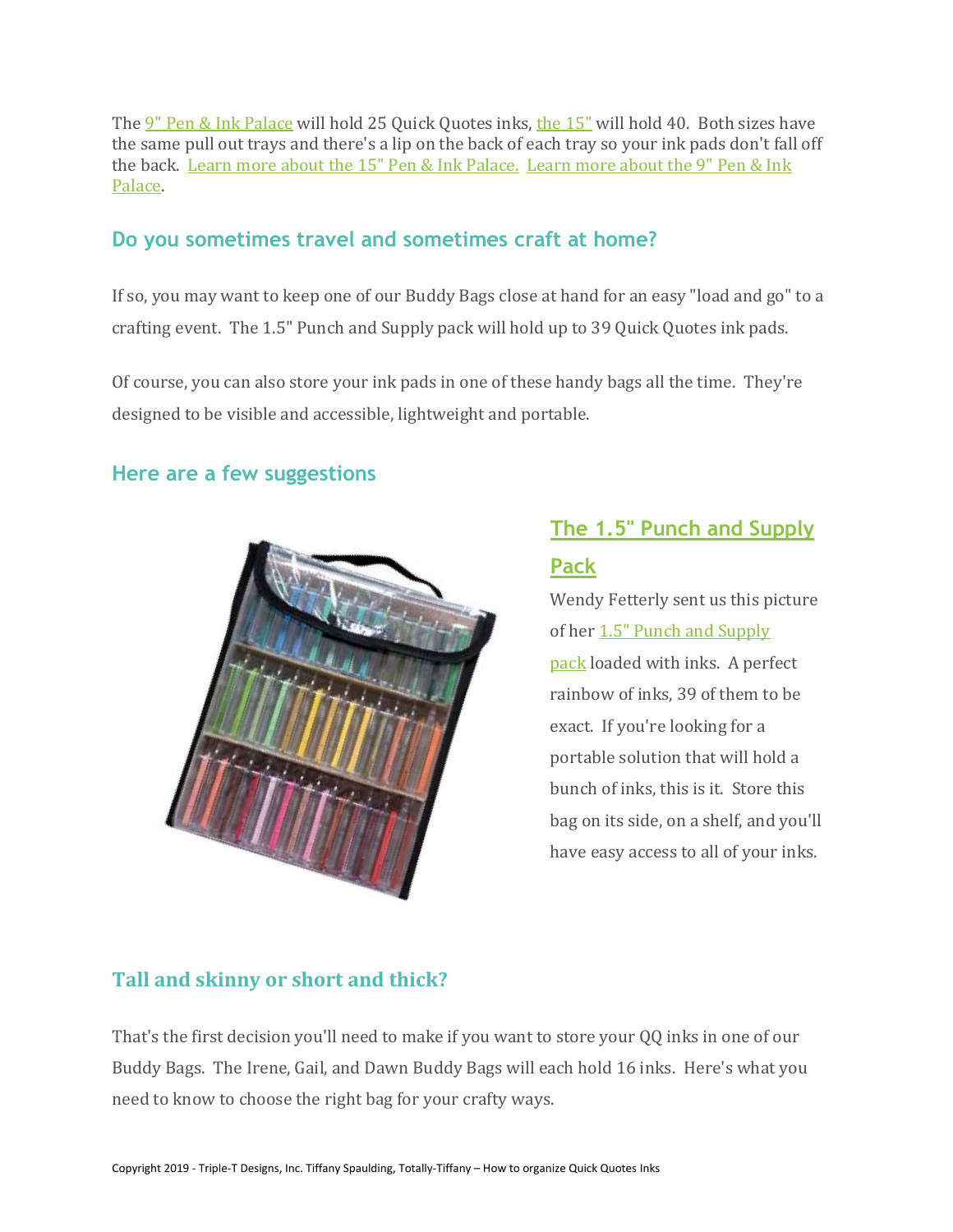





*Clockwise from the above left -* **[Irene](https://www.totally-tiffany.com/product/ink-pad-organizer-bag-ctmh-tim-holtz-qq/) is short and thick**. if you're planning on storing her in a drawer or on a shallow shelf she'll serve your well. **Gail is a long and [thin.](https://www.totally-tiffany.com/product/gail-craft-paint-spray-organizer/)** If you want to drop her into your tote you can put her in vertically, so her handle is at the top. She'll

be easy to pull out when you're ready to use her.

**[Dawn](https://www.totally-tiffany.com/product/organize-gelatos-inks/) is tall and thin** like Gail, but she has 4 interior boxes, whereas Gail only has one. The boxes make 16 inks a little more snug, not quite as easy to pull in and out as Gail. [Dawn](https://www.totally-tiffany.com/product/organize-gelatos-inks/) is a great choice if you want to mix and match what's store in each of her 4 sections. For instances, she'll also hold adhesives, Colorbox inks, Gelattos and more. So, if you want to take a variety of products with you to your craft events, she'll get the job done.

If you like the shape of a **[Punch](https://www.totally-tiffany.com/product-category/punch-supply-packs-organize-punches/) Pack**, but have fewer inks than the 1.5" will hold, try the 1" [Punch](https://www.totally-tiffany.com/product/stamp-punch-store-and-go-bag/) Pack instead. One of the cool features of our Punch Packs is the removable tray. You can pull the tray all the way out of the bag for easy access to the inks at the bottom, and also use it to keep everything contained while you're working with your inks.